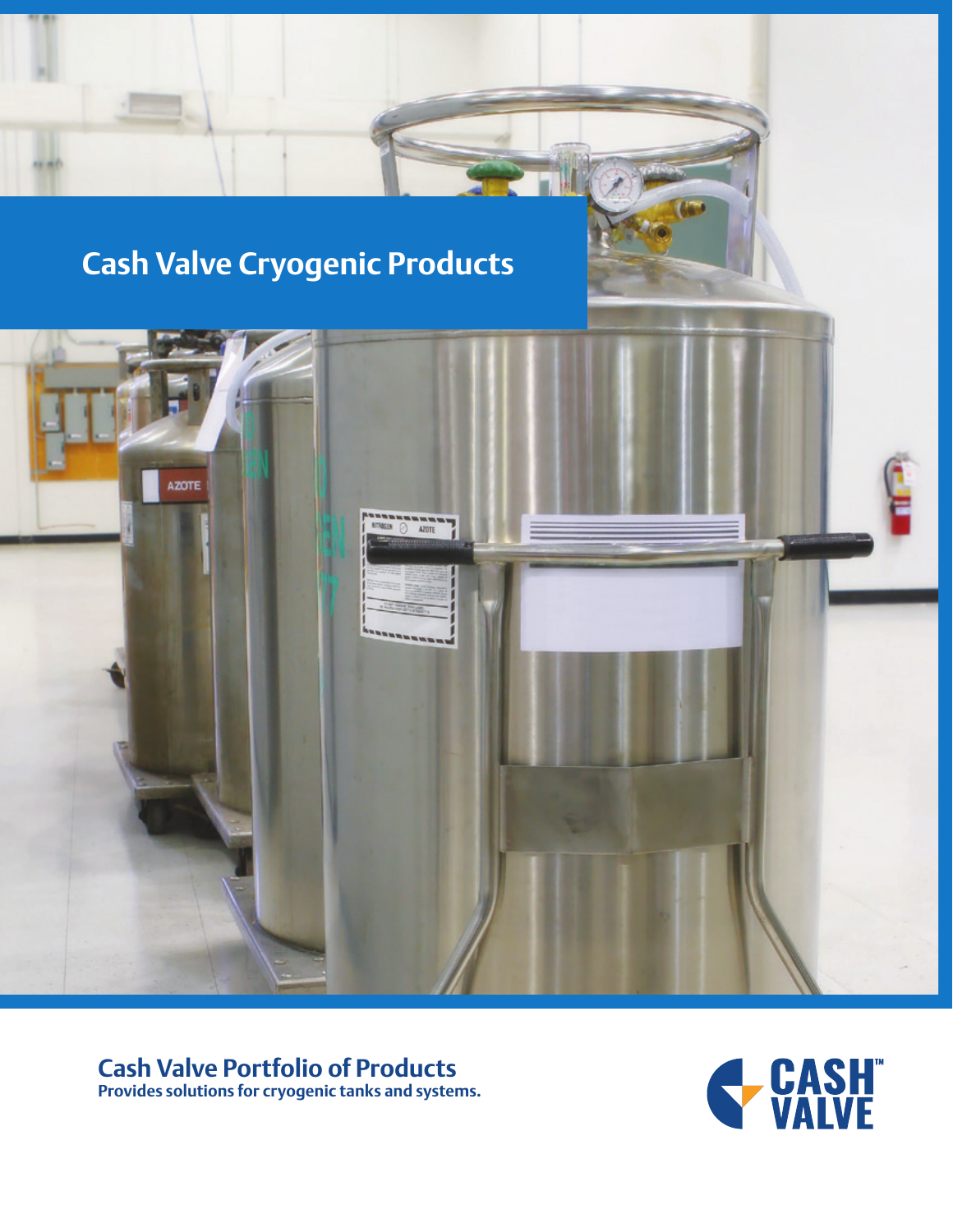## **Liquid-Gas Distribution System Schematic Diagram**

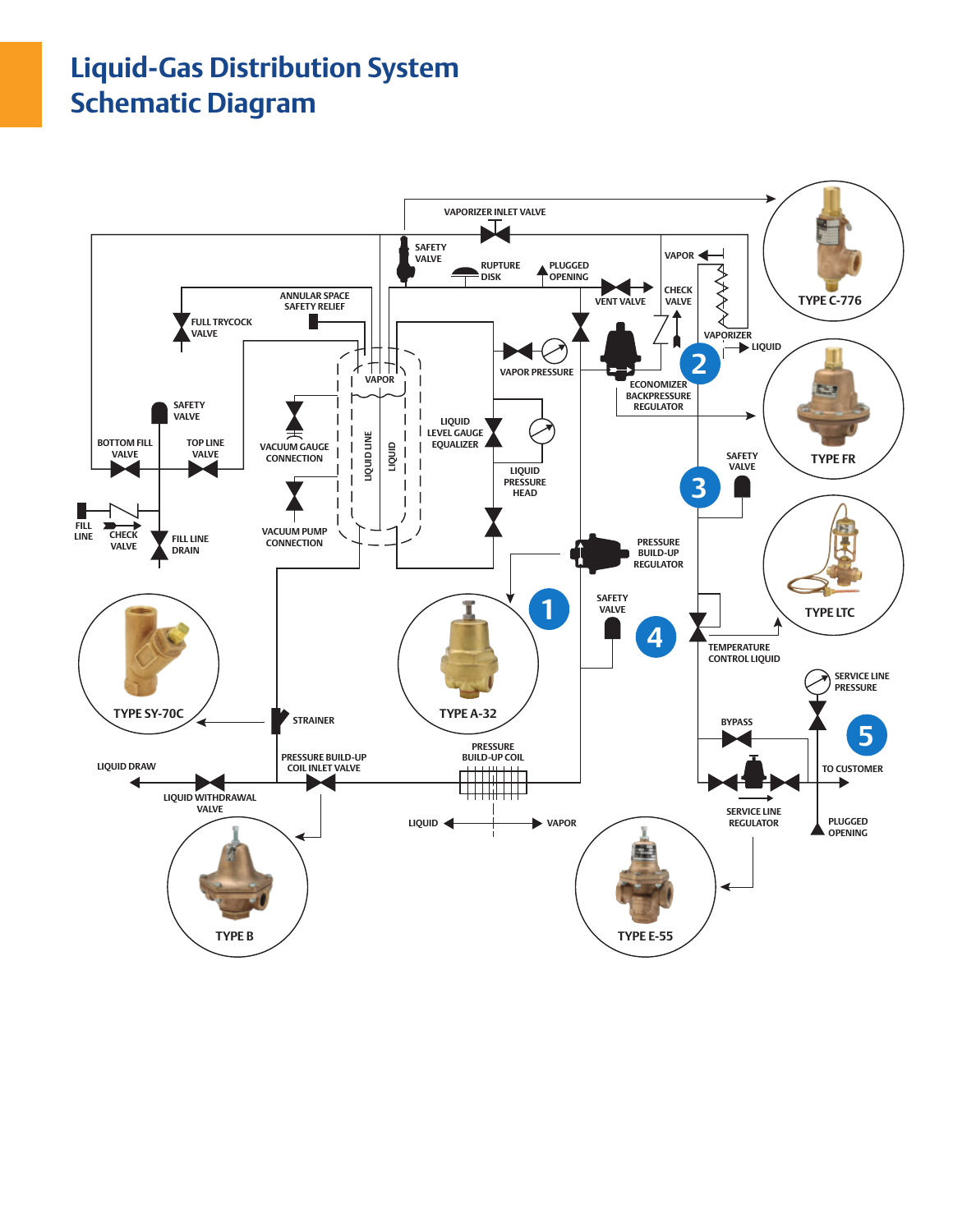## **Cryogenic System Segments**

#### **1. Pressure Build Circuit**

- •Head pressure not sufficient to supply final line so pressure maintained about 25 psi above the service line
- •When pressure reaches setpoint, the regulator shuts off, stopping vaporization and pressure build-up. Regulator reopens when demand initiated at the final line
- •Takes liquid from base of Dewar, passes through valve and heat exchanger and is vaporized after being warmed by ambient air
- •Typically between 125 and 175 psig
- •Regulator may be located before or after heat exchanger but makes big difference in valve size

#### **2. Economizer Circuit**

- •Usually set 10 to 25 psig above the set pressure of build-up regulator
- •When no gas being used, heat leakage into the tank causes gas pressure to rise
- •Excess pressure bypassed into final vaporizer circuit to prevent losing gas to atmosphere through safety valve

#### **3. Combination Valves**

- •Combines pressure building and economizer functions
- •Economizer function can start just before or when the pressure building pressure is reached

#### **4. Low Pressure Cut-Off Circuit**

- •Temperature control valve designed to trip when gas temperature reaches a predetermined level (usually -20°F)
- •Most common cause is rapid gas draw
- •Temperature control valve trips to prevent excessively cold gas from being delivered to service end of system when setpoint reached
- •Valve automatically opens when gas temperature rises above setpoint

#### **5. Final Line (House Line)**

- •Demand causes flow from system first
- •Liquid flow passes through heat exchanger and is warmed by ambient air or steam
- •Phase change occurs in the vaporizer to convert back to gas
- Pressure controlled using regulator
- •Standard elastomers can be used for service line regulator since gas at or near ambient temperature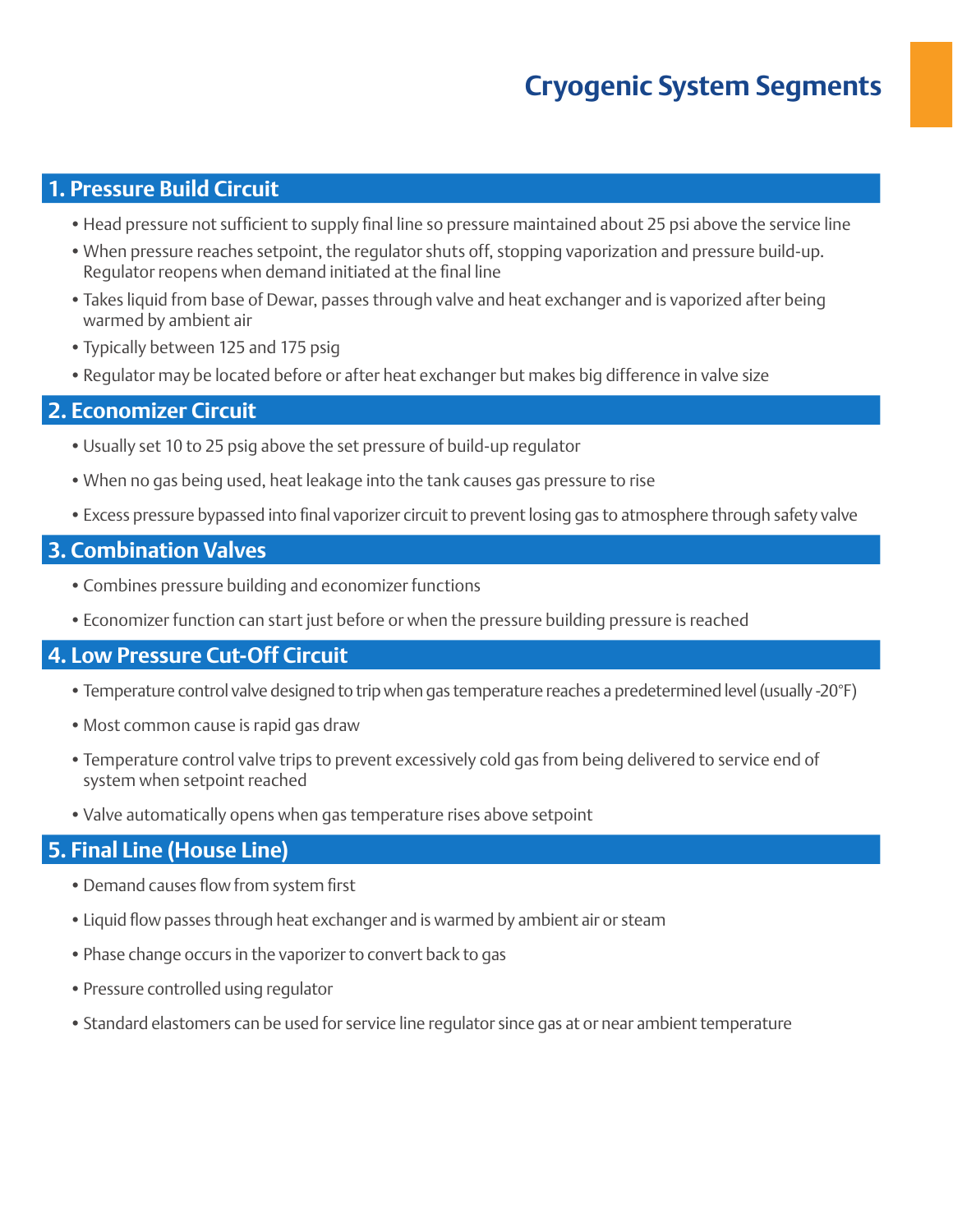| <b>Relief Valves</b>                    |                                   |                    |                                                             |                                           |  |
|-----------------------------------------|-----------------------------------|--------------------|-------------------------------------------------------------|-------------------------------------------|--|
| <b>Maximum</b><br><b>Inlet Pressure</b> | Outlet<br><b>Pressure Range</b>   | <b>Size</b>        | <b>Maximum Capacity</b>                                     | <b>Type Number</b>                        |  |
| $600$ psig $/$<br>41.4 bar              | 15 to 600 psig /<br>1 to 41.4 bar | $1/2$ to $3/4$ in. | 4800 to 99,060 SCFH /<br>128.6 to 2654.8 Nm <sup>3</sup> h  | $C-776$<br><b>Bronze</b>                  |  |
| 500 psig $/$<br>34.5 bar                | 15 to 500 psig /<br>1 to 34.5 bar | $1$ to $2$ in.     | 9660 to 817,920 SCFH /<br>258.9 to 21,920 Nm <sup>3</sup> h | $C-776$<br><b>Bronze</b>                  |  |
| $600$ psig $/$<br>41.4 bar              | 15 to 600 psig /<br>1 to 41.4 bar | $1/4$ to $1/2$ in. | 1560 to 32,040 SCFH /<br>41.8 to 859 Nm <sup>3</sup> h      | <b>C600</b><br><b>ASH</b><br><b>Brass</b> |  |

| <b>Isolation Valves and Strainers</b>   |                                 |                    |                         |                         |  |
|-----------------------------------------|---------------------------------|--------------------|-------------------------|-------------------------|--|
| <b>Maximum</b><br><b>Inlet Pressure</b> | Outlet<br><b>Pressure Range</b> | <b>Size</b>        | <b>Maximum Capacity</b> | <b>Type Number</b>      |  |
| 700 psig /<br>48.3 bar                  |                                 | $1/4$ to $1/2$ in. |                         | 2300<br><b>Brass</b>    |  |
| $400$ psig $/$<br>27.6 bar              | - - - -                         | $1/2$ to 2 in.     | - - - -                 | <b>SY-70C</b><br>Bronze |  |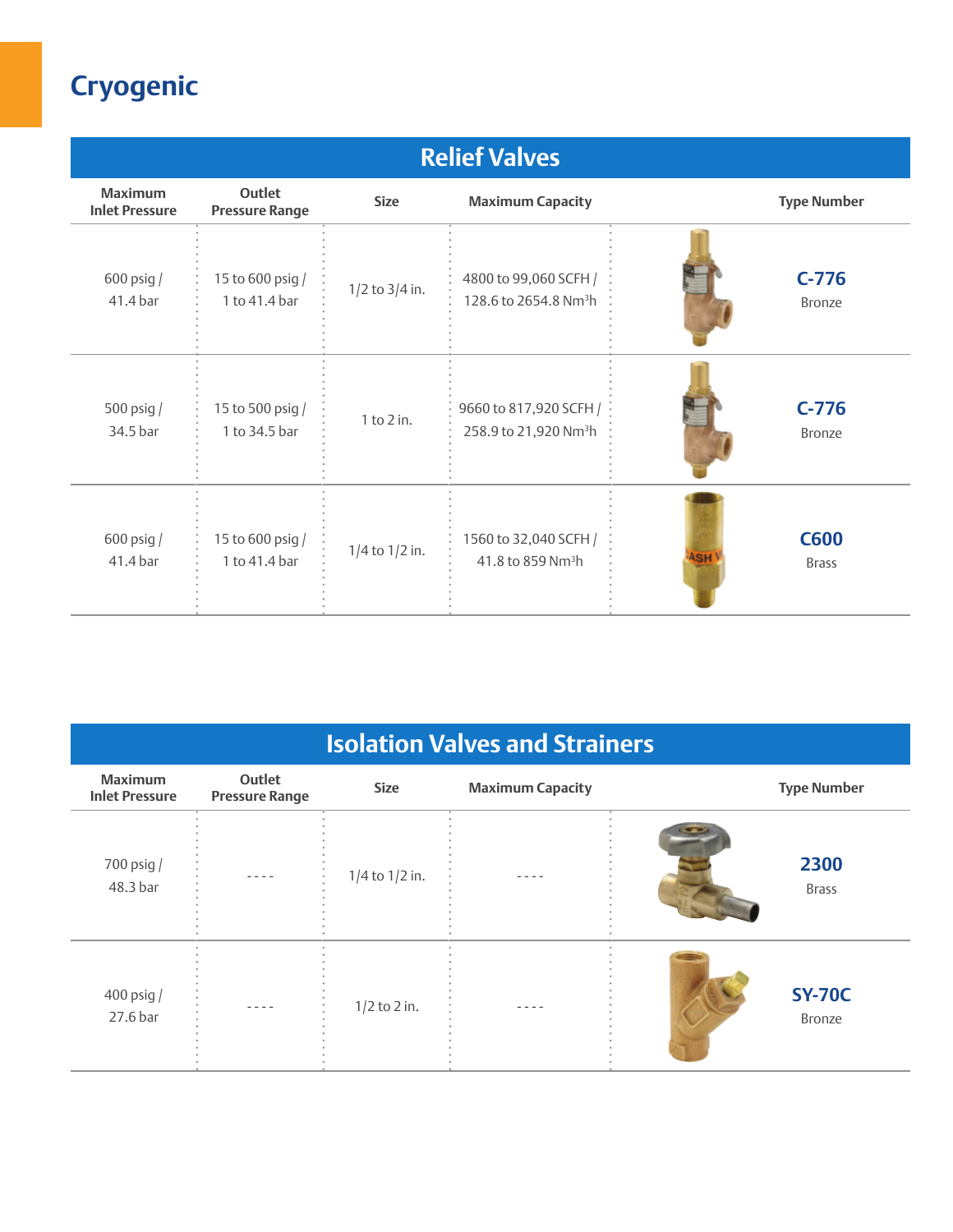| <b>Pressure Build</b>                   |                                     |                      |                               |                    |  |
|-----------------------------------------|-------------------------------------|----------------------|-------------------------------|--------------------|--|
| <b>Maximum</b><br><b>Inlet Pressure</b> | Outlet<br><b>Pressure Range</b>     | <b>Size</b>          | <b>Maximum Capacity</b>       | <b>Type Number</b> |  |
| 600 psig /                              | 2 to 600 psig /                     | $1/4$ to $3/8$ in.   | 2027 SCFH /                   | $A-32$             |  |
| 41.4 bar                                | 0.1 to 41.4 bar                     |                      | $54$ Nm <sup>3</sup> h        | Bronze             |  |
| 600 psig /                              | 10 to 400 psig /                    | $3/8$ in.            | 2027 SCFH /                   | $A-36$             |  |
| 41.4 bar                                | 0.7 to 27.6 bar                     |                      | $54$ Nm <sup>3</sup> h        | <b>Brass</b>       |  |
| $600$ psig $/$<br>41.4 bar              | 20 to 600 psig /<br>1.4 to 41.4 bar | $1/2$ in.            |                               | A-401<br>Bronze    |  |
| 720 psig /                              | 5 to 250 psig /                     | $1/4$ to 2 in.       | 282 to 341,940 SCFH /         | B                  |  |
| 49.6 bar                                | 0.3 to 17.2 bar                     |                      | 8 to 9164 Nm <sup>3</sup> h   | Bronze             |  |
| 720 psig /                              | 10 to 600 psig /                    | $1/2$ to 1 in.       | 240 to 57,600 SCFH /          | $B-95$             |  |
| 49.6 bar                                | 0.7 to 41.4 bar                     |                      | 6 to 1544 Nm <sup>3</sup> h   | SST                |  |
| 600 psig /                              | 5 to 600 psig /                     | $1/4$ to 1 $1/2$ in. | 132 to 7260 SCFH /            | $G-60$             |  |
| 41.4 bar                                | 0.3 to 41.4 bar                     |                      | 4 to 195 Nm <sup>3</sup> h    | Bronze, SST        |  |
| 400 psig /                              | 25 to 300 psig /                    | $1/2$ to 2 in.       | 240 to 8400 SCFH /            | $E-55$             |  |
| 27.6 bar                                | 1.7 to 20.7 bar                     |                      | 6 to 225 Nm <sup>3</sup> h    | Bronze             |  |
| 2400 psig /                             | 1 to 250 psig /                     | $3/8$ to $3/4$ in.   | 7500 to 42,000 SCFH /         | <b>LS</b>          |  |
| 165.5 bar                               | 0.1 to 17.2 bar                     |                      | 201 to 1126 Nm <sup>3</sup> h | Bronze             |  |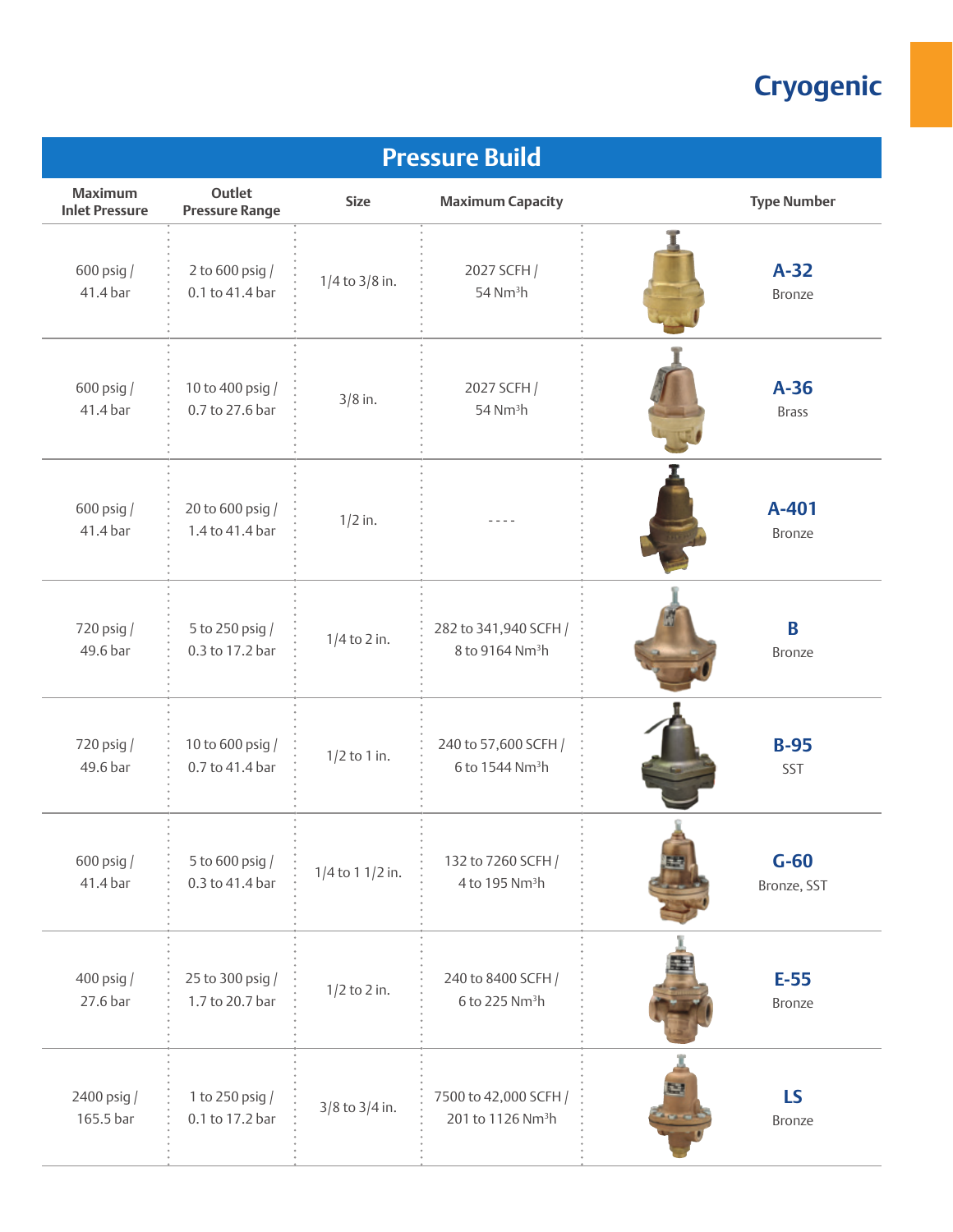| <b>Backpressure Regulators (Economizers)</b> |                                     |                    |                                                                                              |                                   |  |
|----------------------------------------------|-------------------------------------|--------------------|----------------------------------------------------------------------------------------------|-----------------------------------|--|
| <b>Maximum</b><br><b>Inlet Pressure</b>      | Outlet<br><b>Pressure Range</b>     | <b>Size</b>        | <b>Maximum Capacity</b>                                                                      | <b>Type Number</b>                |  |
| 520 psi /<br>35.9 bar                        | 0 to 400 psig /<br>0 to 27.6 bar    | $1/2$ to 2 in.     | Gas:<br>420 to 90,000 SCFH /<br>11.3 to 2412 Nm <sup>3</sup> h<br>Liquid:<br>1.5 to 162 gpm  | <b>FR</b><br>Cast Iron, Bronze    |  |
| 780 psi /<br>53.8 bar                        | 200 to 600 psig /<br>14 to 41.4 bar | $1/2$ to 2 in.     | Gas:<br>3600 to 126,000 SCFH /<br>96.5 to 3376 Nm <sup>3</sup> h<br>Liquid:<br>10 to 162 gpm | <b>FR-6</b><br>Cast Iron, Bronze  |  |
| 325 psi /<br>22.4 bar                        | 0 to 250 psig /<br>0 to 17.2 bar    | $1/2$ to 2 in.     | Gas:<br>420 to 45,000 SCFH /<br>11.3 to 1206 Nm <sup>3</sup> h<br>Liquid:<br>1.5 to 82 gpm   | <b>FR-10</b><br>Cast Iron, Bronze |  |
| 720 psi /<br>49.6 bar                        | 0 to 250 psig /<br>0 to 17.2 bar    | $1/8$ to $3/8$ in. | Gas:<br>18 to 2100 SCFH /<br>$0.5$ to 56 Nm <sup>3</sup> h<br>Liquid:<br>0.2 to 1.5 gpm      | <b>FRM</b><br>Brass, SST          |  |

## **Pressure Build Economizers**

| <b>Maximum</b><br><b>Inlet Pressure</b> | Outlet<br><b>Pressure Range</b>     | <b>Size</b> | <b>Maximum Capacity</b> | <b>Type Number</b>                |
|-----------------------------------------|-------------------------------------|-------------|-------------------------|-----------------------------------|
| 600 psig /<br>41.4 bar                  | 50 to 300 psig /<br>3.4 to 24.1 bar | $1/4$ in.   |                         | PBE-1A<br><b>Brass</b>            |
| 400 psig $/$<br>27.6 bar                | 10 to 250 psig /<br>0.7 to 17.2 bar | $1/2$ in.   |                         | <b>PBE-2</b><br>Bronze            |
| 650 psig /<br>44.8 bar                  | 0 to 650 psig /<br>0 to 44.8 bar    | $1/2$ in.   |                         | <b>PBE-5</b><br>聖<br><b>Brass</b> |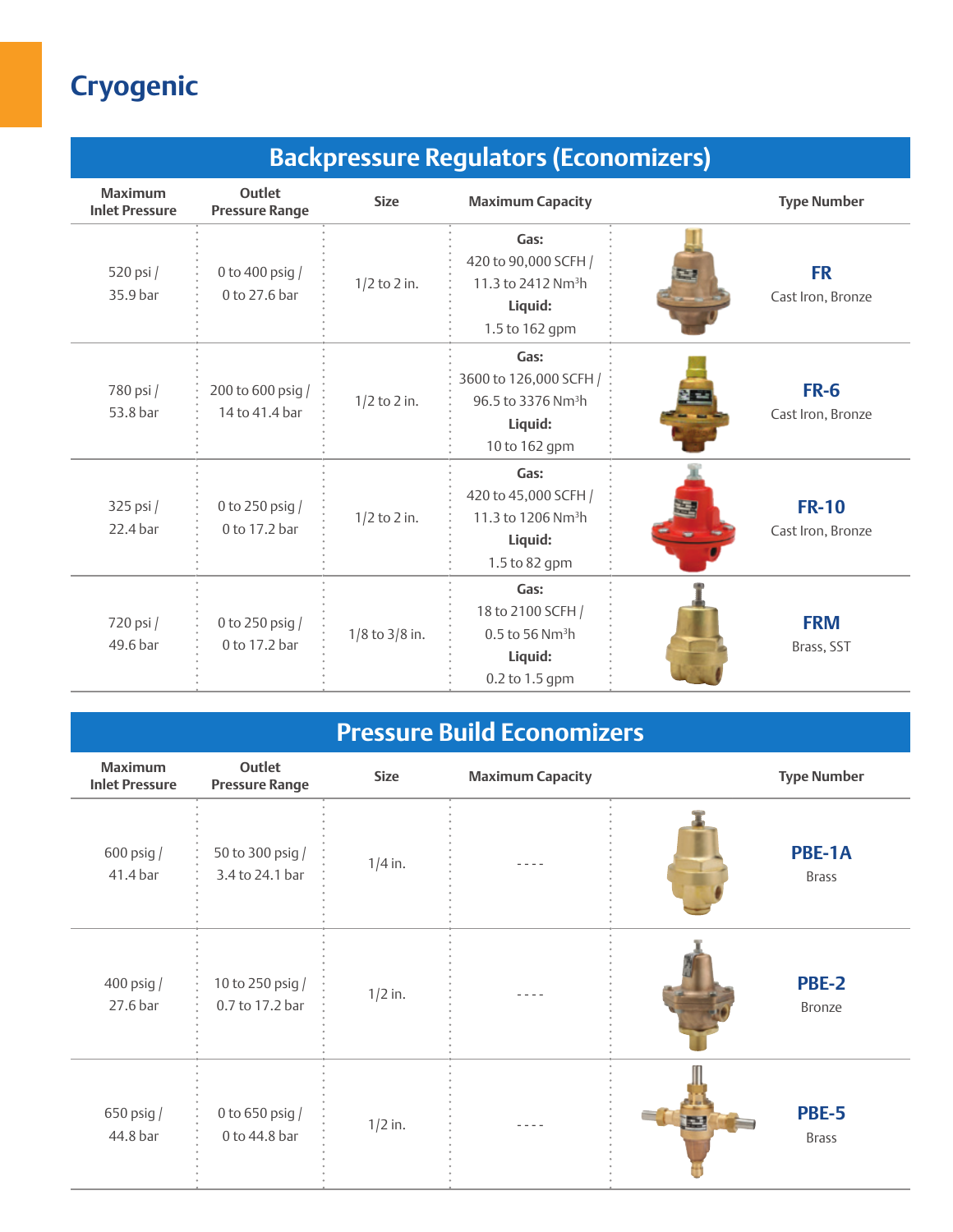| <b>Low Temperature Cutoff</b>           |                                 |                |                                           |  |                             |
|-----------------------------------------|---------------------------------|----------------|-------------------------------------------|--|-----------------------------|
| <b>Maximum</b><br><b>Inlet Pressure</b> | Outlet<br><b>Pressure Range</b> | <b>Size</b>    | <b>Maximum Capacity</b>                   |  | <b>Type Number</b>          |
| 400 psi /<br>27.6 bar                   | $- - - -$                       | $1/2$ to 2 in. | 147,268 SCFH /<br>3947 Nm <sup>3</sup> /h |  | <b>LTC</b><br><b>Bronze</b> |

| <b>Final Line</b>                       |                                     |                |                                                   |                         |  |
|-----------------------------------------|-------------------------------------|----------------|---------------------------------------------------|-------------------------|--|
| <b>Maximum</b><br><b>Inlet Pressure</b> | Outlet<br><b>Pressure Range</b>     | <b>Size</b>    | <b>Maximum Capacity</b>                           | <b>Type Number</b>      |  |
| $400$ psig $/$<br>27.6 bar              | 25 to 300 psig /<br>1.7 to 20.7 bar | $1/2$ to 2 in. | 240 to 8400 SCFH /<br>6 to 225 Nm <sup>3</sup> /h | $E-55$<br><b>Bronze</b> |  |
| 400 psig /<br>27.6 bar                  | 2 to 175 psig /<br>0.1 to 12.1 bar  | $1/4$ in.      | 480 to 3240 SCFH /<br>13 to 87 Nm <sup>3</sup> /h | $A-31$<br><b>Brass</b>  |  |
| $600$ psig $/$<br>41.4 bar              | 20 to 600 psig /<br>1.4 to 41.4 bar | $1/2$ in.      |                                                   | A-401<br>Bronze         |  |